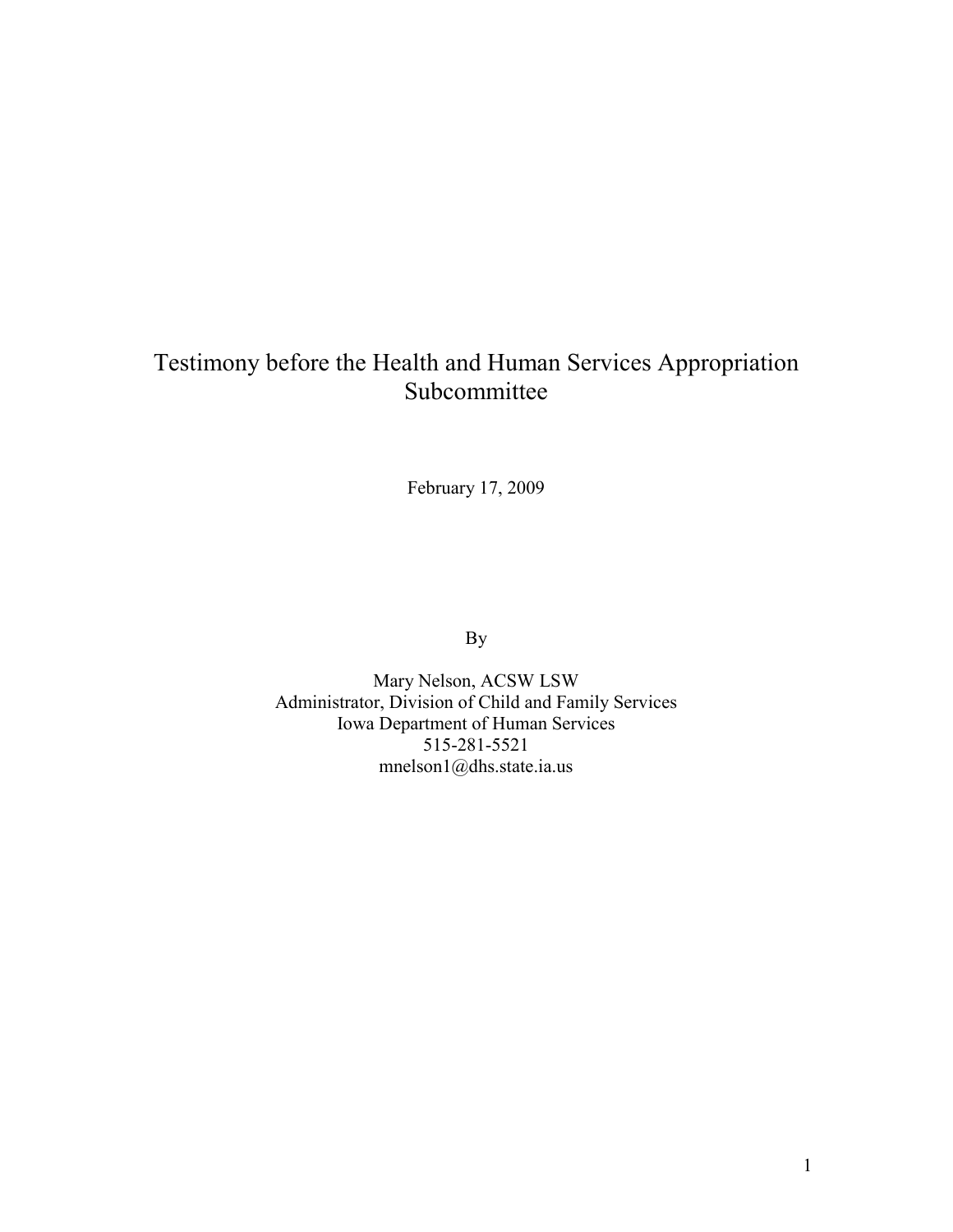## *What is Child Welfare?*

Child welfare is focused on children that have been or are at risk of being abused or neglected, as well as children that are determined by the Juvenile Court to be a child in need of assistance (CINA).

*Child Welfare Outcomes*. The child welfare system is focused on 3 major results – safety, permanency and child and family well-being.

- **Safety** 
	- ⋅ Children are first and foremost, protected from abuse and neglect.
	- Children are safely maintained in their homes when possible and appropriate.
- Permanency
	- ⋅ Children have permanency and stability in their living situations.
	- The continuity of family relationships and connections is preserved.
- Child and family well-being
	- ⋅ Families have enhanced capacity to provide for children's needs.
	- ⋅ Children receive services to meet their educational needs.
	- ⋅ Children receive services to meet their physical and mental health needs.

#### *How Does the Child Welfare System Work?*

- *Child Abuse Assessments*. Children and families come to the attention of the child welfare system primarily through a report of child abuse or neglect. DHS staff in our local offices respond to child abuse reports to determine the safety of the child, whether abuse occurred, and whether services are needed to protect the child. In SFY 2008, DHS completed child abuse assessments on 22,180 reports and determined that almost 11,000 children had been victims of child abuse or neglect.
	- ⋅ *Over 50% of the children that are victims of child abuse/neglect are age 5 or younger.*

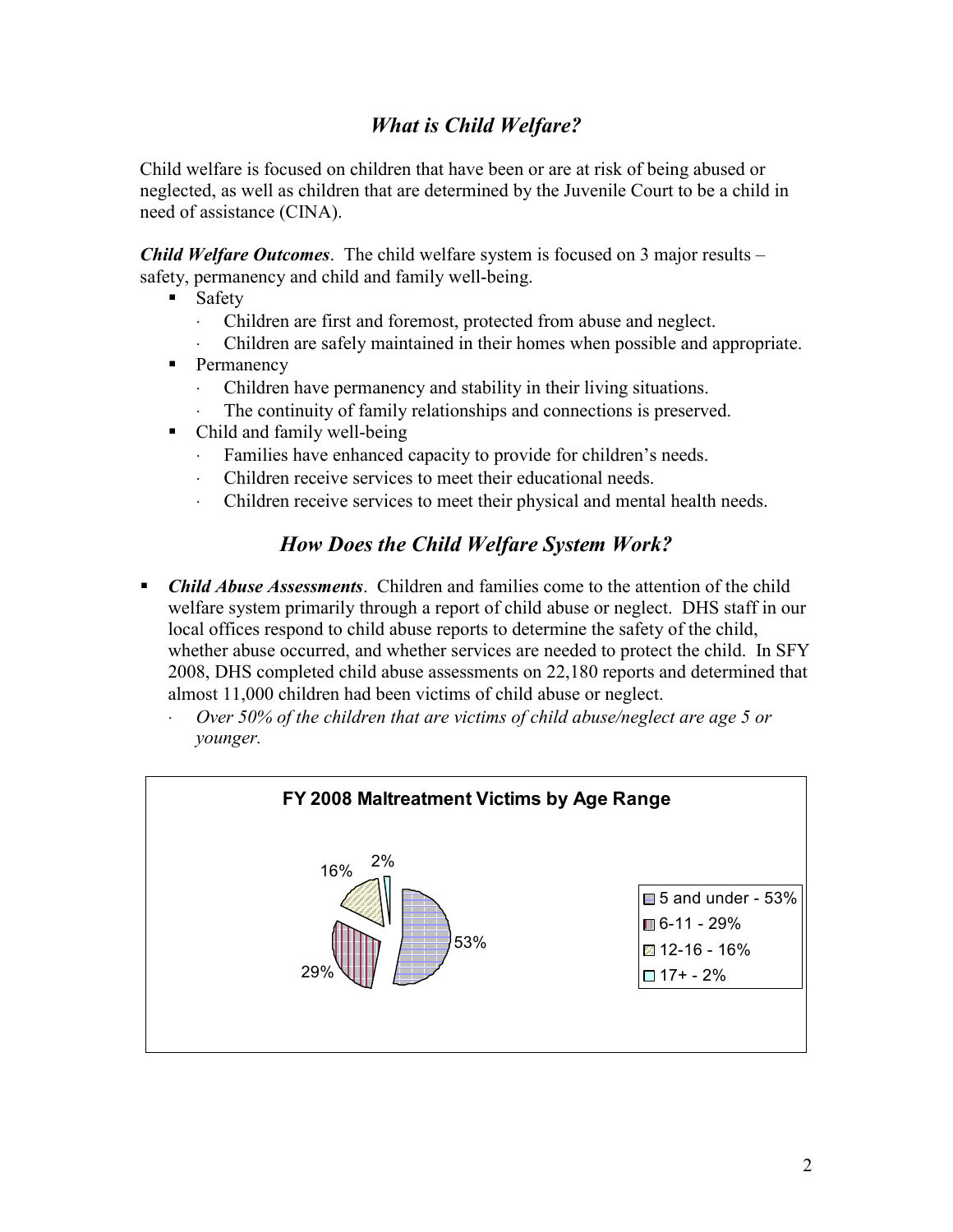⋅ *Just over 75% of children that are victims of child abuse/neglect are victims of denial of critical care, or neglect, often associated with parental substance abuse or mental health issues.*



\*Other include manufacturing drugs, mental injury and prostitution combined.

- **On-Going Services**. When continued DHS involvement is needed to address issues that place a child at risk of harm from future abuse or neglect, DHS provides ongoing child welfare services.
	- ⋅ *DHS staff in our local offices provide case management and connect the family to services provided by community agencies.*
	- ⋅ *These services can be provided on a voluntary basis or under the supervision of the Juvenile Court.*
	- In many cases, we are able to provide services to the child and family at home. In *some cases, the child needs to be placed outside the home in foster care in order to ensure that the child is safe.*
- **Foster Care.** When a child is placed in foster care, both DHS and the Juvenile Court have additional responsibilities.
	- Seeking out relatives as potential placements.
	- ⋅ Placing siblings together whenever possible and maintaining sibling relationships when children are separated.
	- ⋅ Ensuring that each child gets the physical and mental health care he/she needs.
	- ⋅ Ensuring that each child has the educational services he/she needs.
	- Maintaining children's relationships with their parents, and connections with their extended family, friends, church, school, etc.
	- ⋅ Ensuring that older youth have access to the services and supports they need to make the transition to young adulthood.
- *Permanency*
	- We need to ensure that each child that is placed into foster care has a permanent family as soon as possible – either by being safety returned home or through placement into another family through adoption or guardianship. In SFY 2008, 1,055 children were adopted from foster care.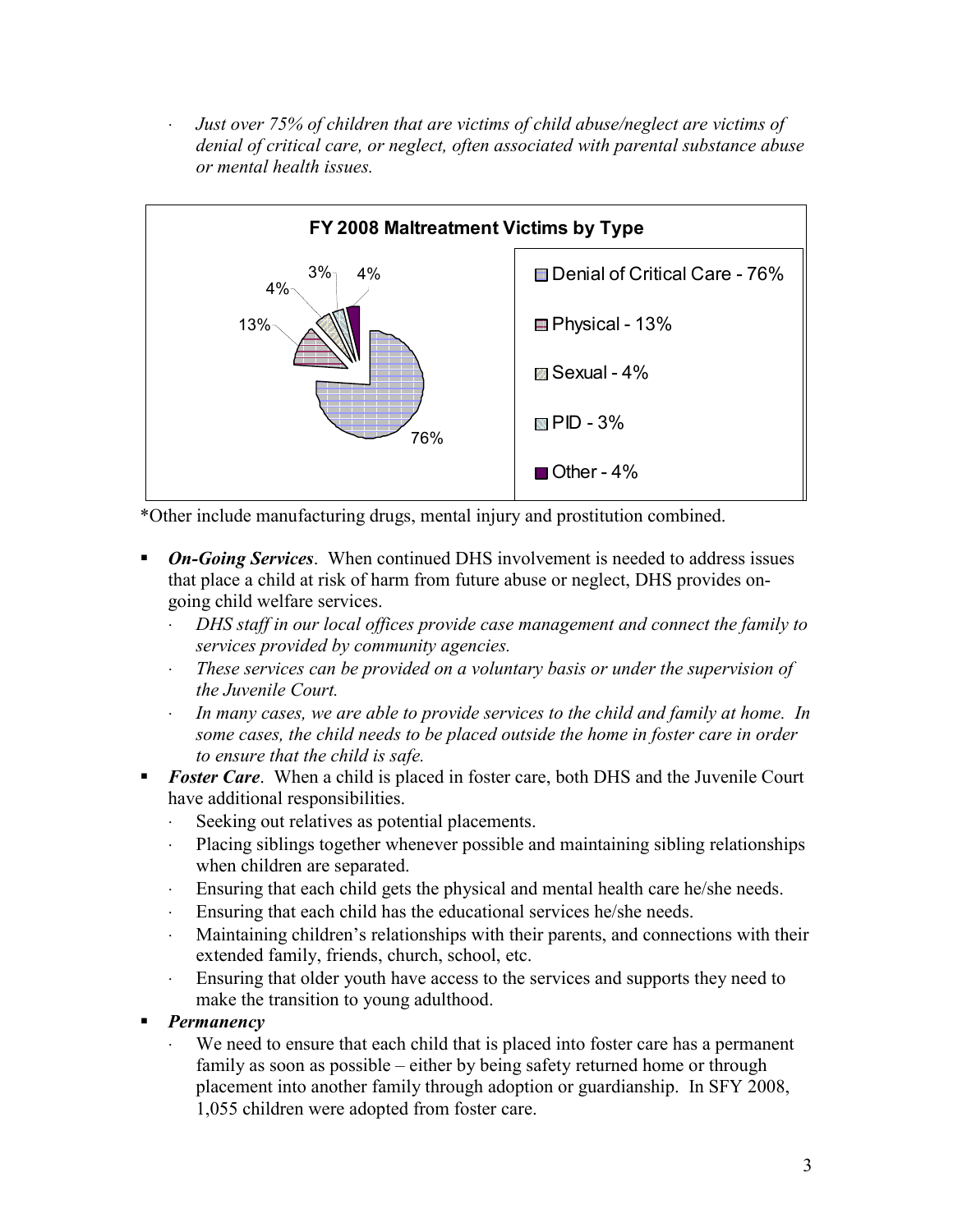- ⋅ When the child has a special need, we provide on-going support and services through the adoption subsidy program. In December 2008, there were 8,376 children receiving an adoption subsidy.
- *Aftercare.* When children leave foster care, we contract with a network of agencies to provide aftercare services and the Preparation for Adult Living (PAL) program. Youth that "age out" of foster care are also eligible for financial aid for postsecondary education for youth. In December 2008, there were 117 youth participating in Aftercare and 274 youth participating in the PAL program.

DHS also works with Prevent Child Abuse Iowa and local communities to prevent child abuse and neglect, so that children and families do not have to come to the attention of the formal child welfare system.

## *Critical Partnerships in Child Welfare*

DHS needs to partner with other groups in order to keep children safe and strengthen vulnerable families. DHS also listens to the voices of these groups for input on child welfare policy and practice.

- **Juvenile Court**
- County Attorneys
- Private child welfare providers
- Substance abuse treatment providers
- Schools and teachers
- Domestic violence agencies
- Communities
- **Mental health providers**
- Medical community
- Foster care review boards
- Court appointed special advocates (CASA)
- Parents attorneys and guardians-ad-litem
- Vouth (Elevate)
- Parents (Parent Partners, Moms Off Meth, etc.)
- Foster parents
- Juvenile Court Services
- Native American tribes
- **•** Decategorization and Community Partnership for Protecting Children projects
- Law enforcement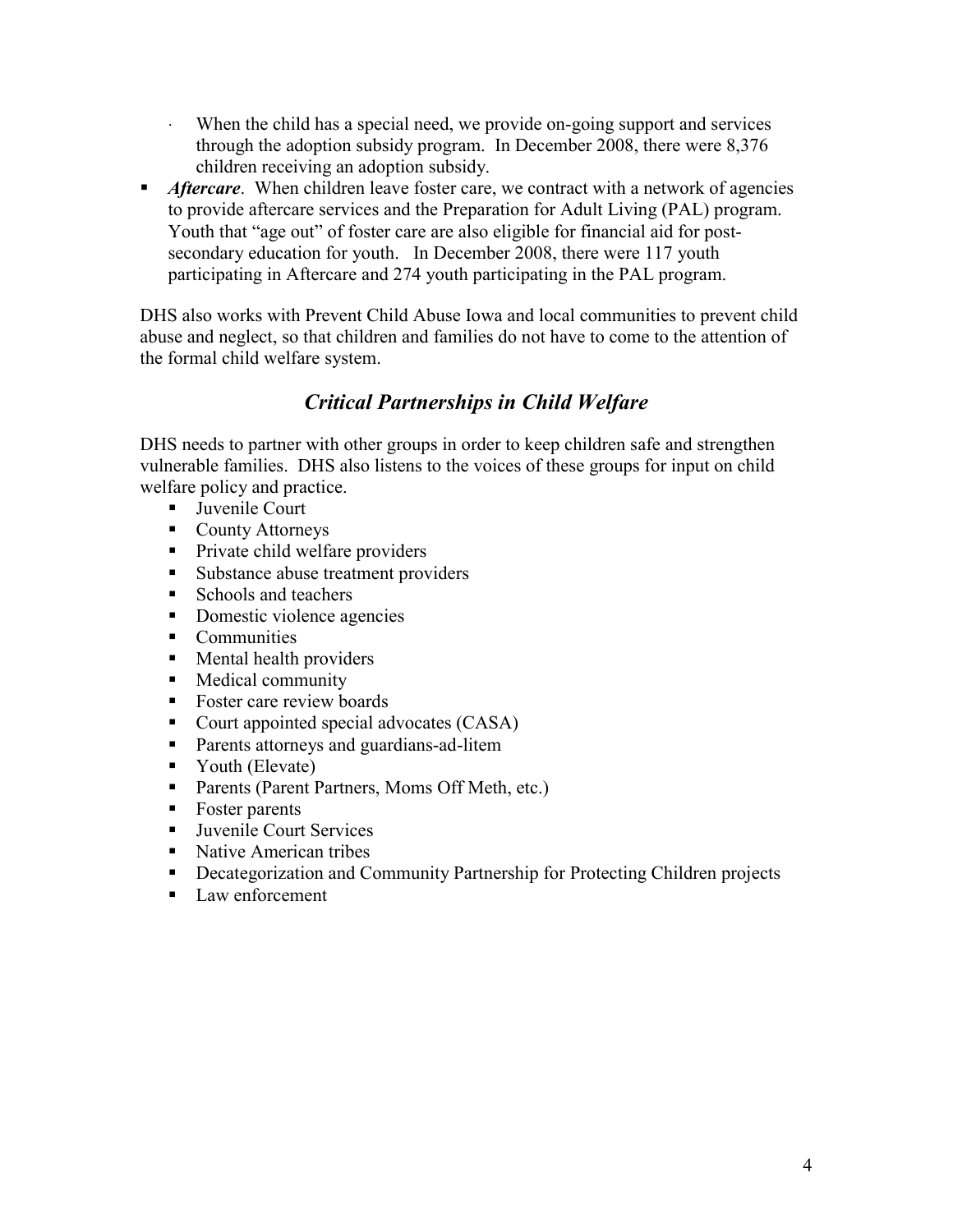## *Strengths of Iowa's Child Welfare System1*

- **Worker Visits**. There has been a significant increase in the frequency and quality of worker visits with children, which has positively impacted both safety and permanency.
- **Family team meetings (FTM)**. FTM are an accepted part of practice, and are seen as positively impacting family engagement, development of individualized case plans, teamwork between professionals, and a shared understanding of the family's needs. FTMs help to engage parents, and expand the array of formal and informal supports for families.
- **Collaboration**. Collaboration is seen as a strength around the state. Strong partnerships between JCS, Decat, DHS, foster parents, courts and community services work effectively to meet the family and children's needs at the local level.
- **Figure 1 Front line practice**. Child welfare partners consistently recognize the ability of Juvenile Court Officers and DHS social workers and their practice.
- **Court leadership**. Court leadership and oversight contribute to good outcomes for children; and have focused expectations on improving safety and permanency.
- **Risk and safety**. DHS has improved efforts to evaluate risk and safety both formally and informally on an ongoing basis. Iowa's repeat maltreatment rate<sup>2</sup> has improved from  $88.8\%$ in 2003 to 92.3% in October 2008 – just shy of the national standard of 93.9%. Iowa's 99.9% rate of safety in foster care<sup>3</sup> remains well above the national standard of 99.43%.
- *Parent Partners.* Parent Partners provide support and mentoring to parents that are involved with DHS and working towards reunification, train foster parents and caseworkers, and provide a parent perspective on child welfare policy and programming. Currently, there are Parent Partner programs in 5 communities serving 16 counties.
- *Disproportionality.* DHS has begun to see reductions in disproportionality and improved outcomes for children and families of color as a result of our Minority Youth and Family Initiatives in Sioux City and Des Moines. We are expanding efforts to address disproportionality across the state.
- **Transition services**. There has been a significant increase in the array of services to prepare youth to make the transition from foster care to young adulthood, and to support youth that have "aged out" of foster care. Youth see the Preparation for Adult Living (PAL) program as beneficial to their transition to adulthood. Elevate has expanded to 8 chapters, and provides significant support for youth in foster care and a forum for youth voice.
- *Mental health services*. There has been a significant increase in the availability of voluntary behavioral health services funded through Medicaid, including the Children's Mental Health waiver, the remedial services program (RSP), and changes in admission criteria for psychiatric medical institutions for children (PMIC). In addition, DHS recently was able to fund a second local mental health services project to coordinate and provide services to children regardless of Medicaid eligibility or insurance coverage.
- *Emergency child welfare services*. In SFY 2009, DHS has worked closely with the child welfare shelter care providers to reallocate \$287,434<sup>4</sup> in shelter care "guaranteed bed" funding to develop alternative child welfare emergency services.

 $\overline{a}$ 

<sup>&</sup>lt;sup>1</sup> Information based on recent outcomes data from Iowa's Child Welfare Information System (CWIS) and Child and Family Service Reviews conducted across the state in the last year.

 $2<sup>2</sup>$  This measures the percentage of children that do not have a confirmed report of abuse or neglect within a 6-month period following the initial abuse.

 $3$  This measures the percentage of children in foster care that do not have a confirmed report of abuse or neglect by a foster parent or facility staff member.

<sup>&</sup>lt;sup>4</sup> The annualized funding associated with these 14 "guaranteed" beds is \$471,960.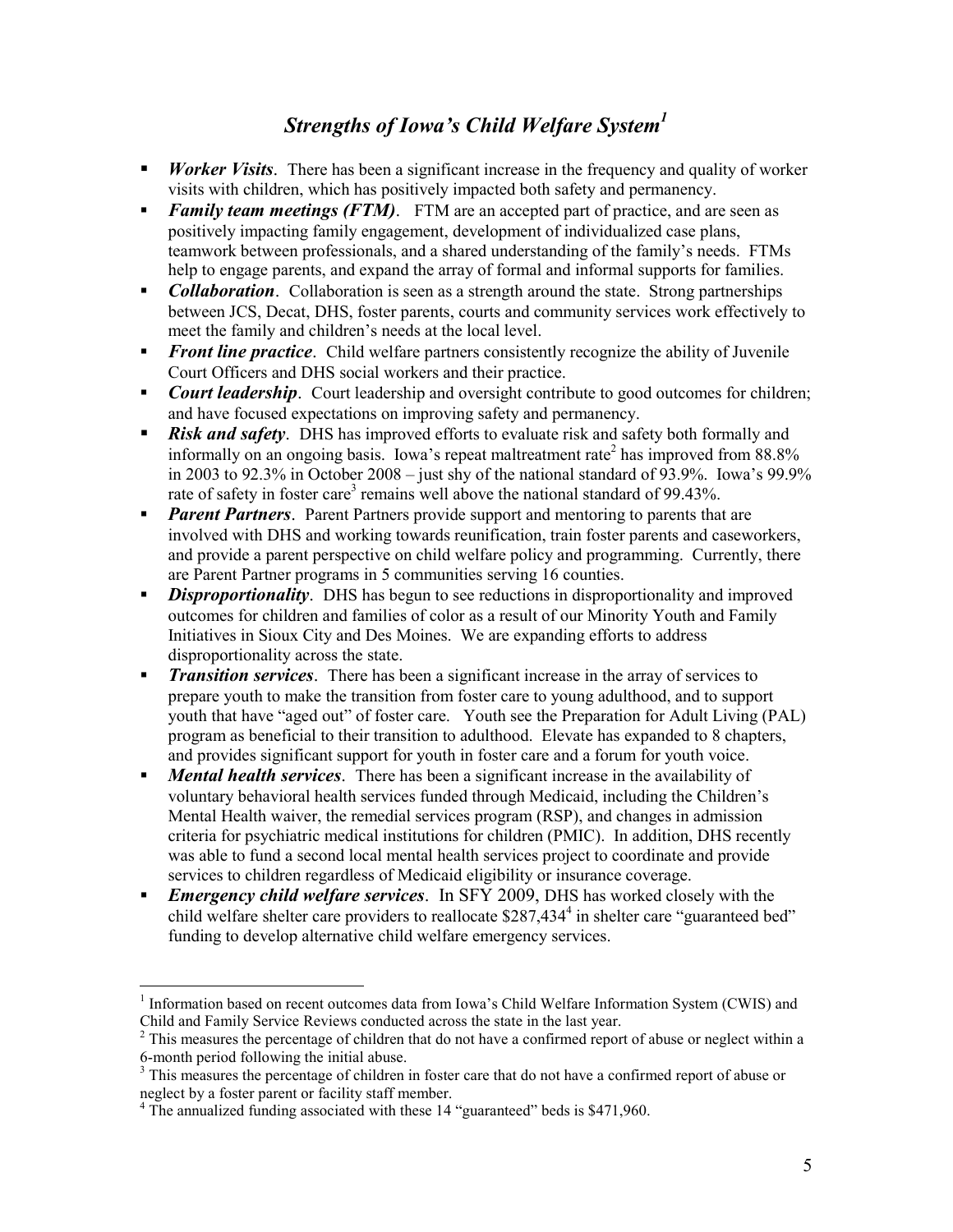#### *Key Challenges and Areas Needing Improvement*

- *Caseloads for DHS child welfare caseworkers.* While funding from the General Assembly has enabled DHS to reduce child welfare caseloads over the last few years, they remain above national standards. High caseloads make it difficult for DHS to meet federal expectations for monthly visits with children and parents and improved outcomes.
- **Substance abuse treatment for parents**. Parental substance abuse is one of the leading factors bringing children to the attention of the child welfare system. Parents must have access to timely and quality substance abuse treatment in order to have an opportunity to safely parent their children.
- *Mental health services for non-Medicaid eligible parents and children*. Children that are victims of abuse/neglect are at high risk for mental health issues. Although children in foster care have access to mental health services through Medicaid, many children and parents served at home are not eligible for Medicaid and lack comprehensive insurance coverage for behavioral health services. In addition, there is no entity responsible for coordinating mental health services and limited funding for mental health services for children that are outside the child welfare and juvenile justice systems. This can result in children being referred to the child welfare and juvenile justice systems in order to access mental health services.
- **Service array.** In addition to gaps in substance abuse and mental health services, there are gaps in dental and orthodontia services, and Spanish services and interpreters. Provider turnover also impacts the quality of services and family outcomes. Finally, DHS, courts and providers are still working through the transition to the new child welfare service contracts.
- **Transportation.** Transportation limitations are consistently identified in all areas of the state as the number one practice barrier. Transportation barriers impact access to services, family interaction, sibling visits, etc.
- *Declining IV-E federal funding.* Iowa, like other states, has experienced a decrease in federal IV-E dollars due to several factors – including the "AFDC look-back" that results in fewer children meeting IV-E eligibility requirements and the fact that IV-E funding is limited to out-of-home placement. As we focus on serving children and families at home, we have less access to federal IV-E dollars and have to rely more on state funding. This impacts funding for both programs and for DHS caseworkers.
- *Working with Native American children and families.* We need to improve our efforts to ask about Native American heritage and to comply with Indian Child Welfare Act (ICWA) requirements.
- *Availability of foster parents.* There is a general lack of adequate numbers of foster parents; especially for adolescents, delinquent youth, African Americans, Hispanic, Native Americans, and sibling groups. Lack of adequate numbers of foster homes impacts our ability to place children close to home, maintain siblings together, and maintain family interaction.
- **Fathers and non-custodial parents.** DHS continues to develop strategies to become more effective at engaging fathers and non-custodial parents. Failure to engage non-custodial parents can delay permanency for children and cut them off from important family connections.